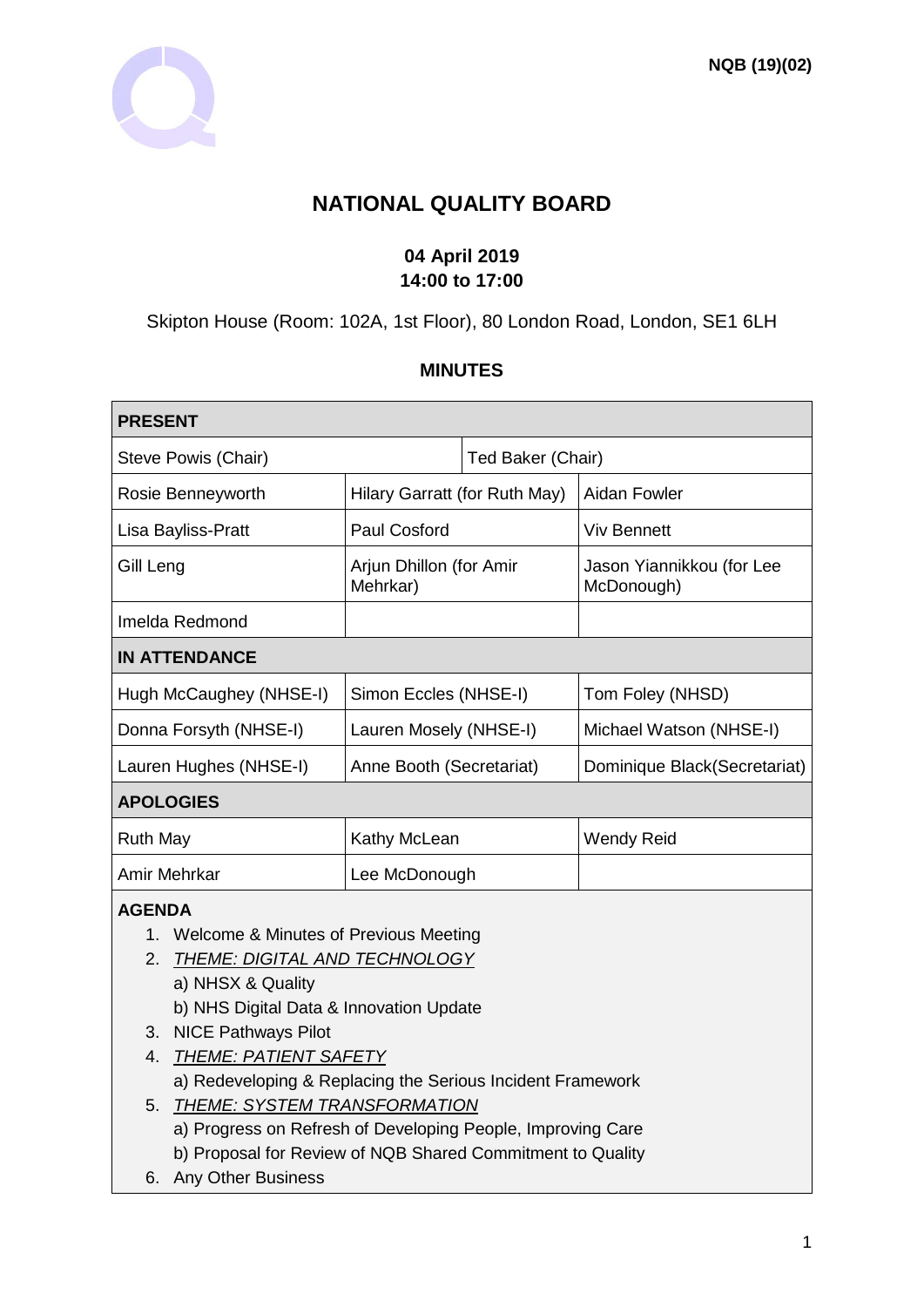

# **1. Welcome & Minutes from Previous Meeting**

- 1.1 STEVE POWIS (Chair) welcomed to the second meeting of the National Quality Board (NQB) of 2019. ROSIE BENNEYWORTH, Chief Inspector of Primary Medical Services and Integrated Care at the Care Quality Commission, was introduced and welcomed as an NQB member. Attendees and apologies were noted as above.
- 1.2 The minutes of the previous meeting on 07 February 2019 were approved as a true and accurate record and would be published in due course, alongside the associated agenda and papers.

# **2. THEME: DIGITAL AND TECHNOLOGY**

### **a) NHSX & Quality**

- 2.1 SIMON ECCLES (Guest) introduced this item and associated paper (Paper 1). Matt Hancock, Secretary of State for Health and Social Care, had asked for NHSX to be created to drive digital transformation in the NHS.
- 2.2 NHSX, which would launch in July, would sit under NHS England / NHS Improvement and the Department of Health and Social Care and would bring together for the first time all the levers of digital strategy, policy, governance and implementation.
- 2.3 The key goals and responsibilities of NHSX were outlined as per the paper. To ensure technology and data played a key role in driving up quality within the NHS, NHSX's operating model would involve co-production and codesign ensuring the involvement of users early in design stages.
- 2.4 The NQB was asked to:
	- **Note** the information; and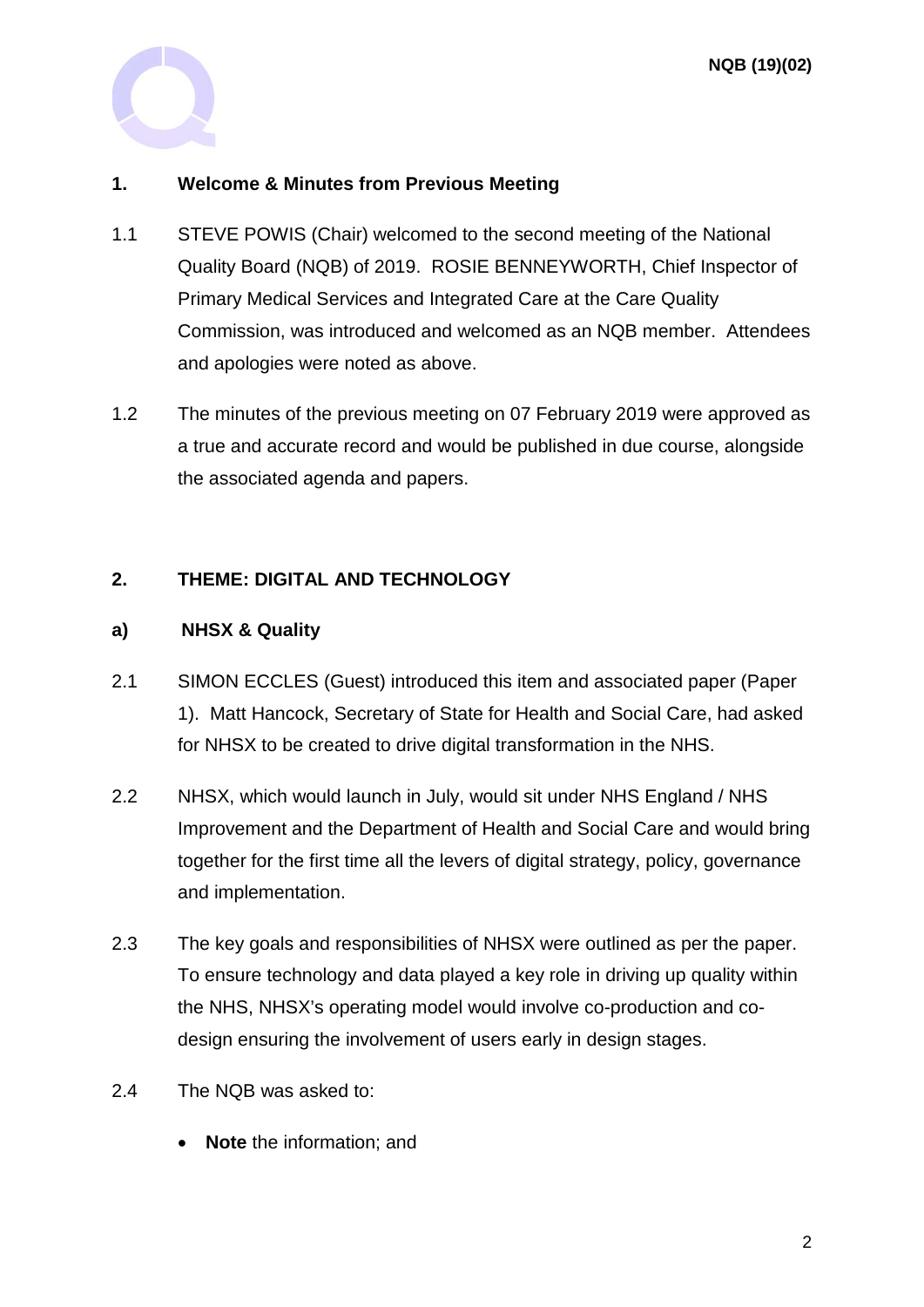

- **Suggest** how best the NQB could support NHSX.
- 2.5 The NQB noted the update and made the following suggestions for potential NHSX priorities:
	- a) Ensuring the mitigation of safety risks associated with new technology, e.g. algorithms; and
	- b) Ensuring the active involvement of patients in the use of digital health and social care services and breaking down patient barriers to digital solutions.
- 2.6 The following NQB support offers were made:
	- a) ROSIE BENNEYWORTH (Member) offered to share the work underway at the Care Quality Commission on the regulation of online prescribing;
	- b) IMELDA REDMOND (Member) offered Healthwatch England support on patient involvement and communications activities if required; and
	- c) The NQB as a collective offered to support the workstream on setting standards for the use of digital technology in the NHS if required.

# **b) NHS Digital Data & Innovation Update**

- 2.7 TOM FOLEY (Guest) introduced this item and associated paper (Paper 2). He noted that NHS Digital managed over 100 data sets, national audits, registries, population surveys and other data collections. These were used to support research, policy making, commissioning, and clinical and management decision making, as well as supporting patient choice.
- 2.8 The different uses of NHS Digital data were outlined including uses for the direct benefit of patients and secondary uses such as health surveillance, conducting medical research, planning care nationally or locally, determining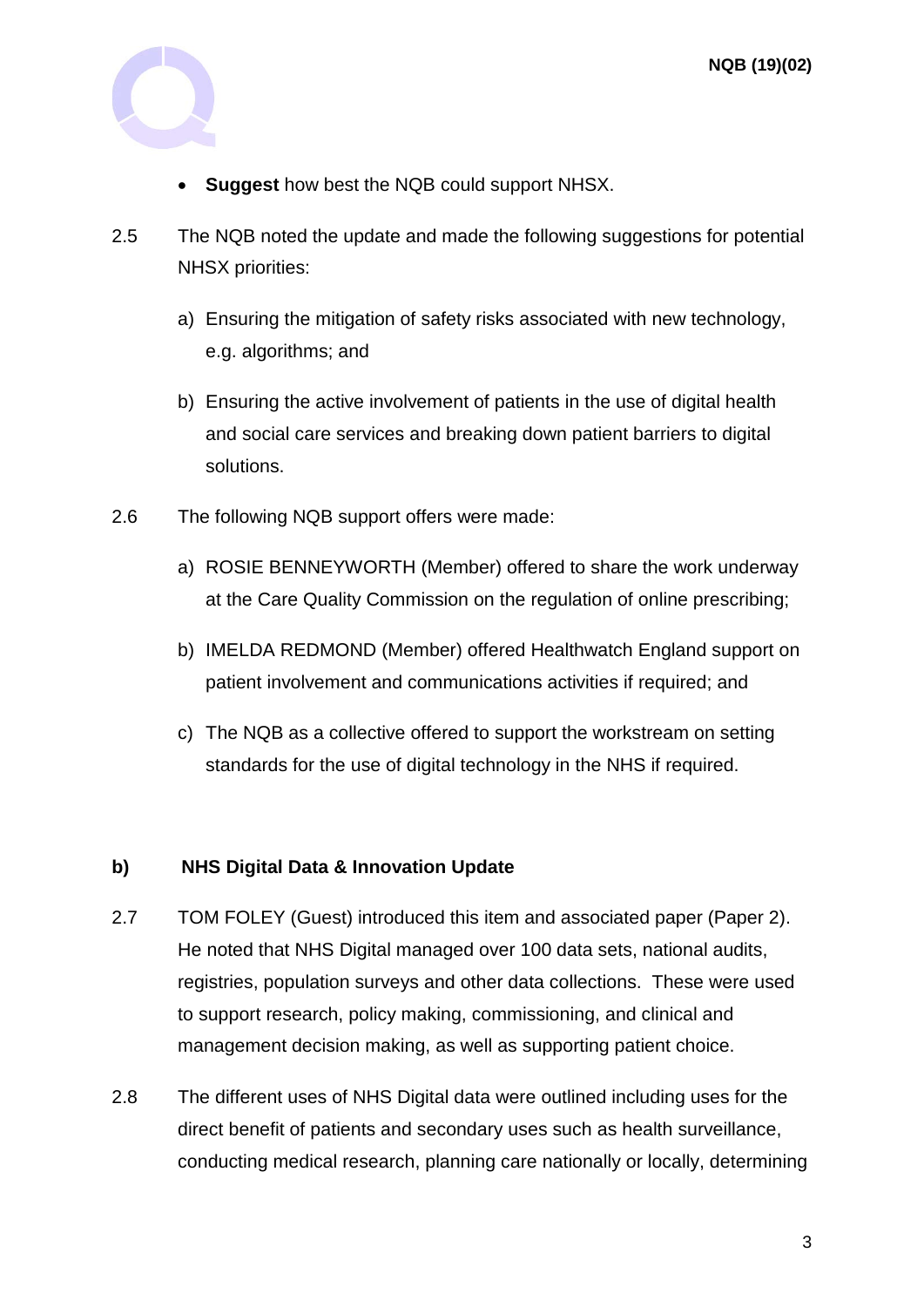

effective treatments, developing policy and creating payment systems to reward best practice. New research was presented on the impact NHS Digital data has had on the system. An analysis of data access requests had identified that CCGs, local authorities and academics were the most frequent users of the data.

- 2.9 NHS Digital's transformation plans were outlined, including plans to merge existing data sets into a single Data Services Platform (DSP) which would provide a web-based portal for users, improving both access to data and data security.
- 2.10 The NQB was asked to:
	- **Note** the transformation within NHS Digital, Data Insights and Statistics;
	- **Consider** ways in which NHS Digital could support NQB member organisations or the wider system; and
	- **Describe** how the NQB might influence the transformation within NHS Digital.
- 2.11 The NQB noted NHS Digital's transformation plans and welcomed this work to improve data access, quality and timeliness and increase clinical benefits and value for the health and social care system. It was highlighted that a substantial amount of public health data was collected and managed by Public Health England.
- 2.12 In considering ways in which NHS Digital could support NQB member organisations or the wider system, GILLIAN LENG (Member) asked how access to NHS Digital data could be improved for NICE colleagues, for example to address gaps in evidence or investigate safety issues. It was reiterated that NHS Digital planned to build a single data architecture which would give users with the right permissions secure access to all the data.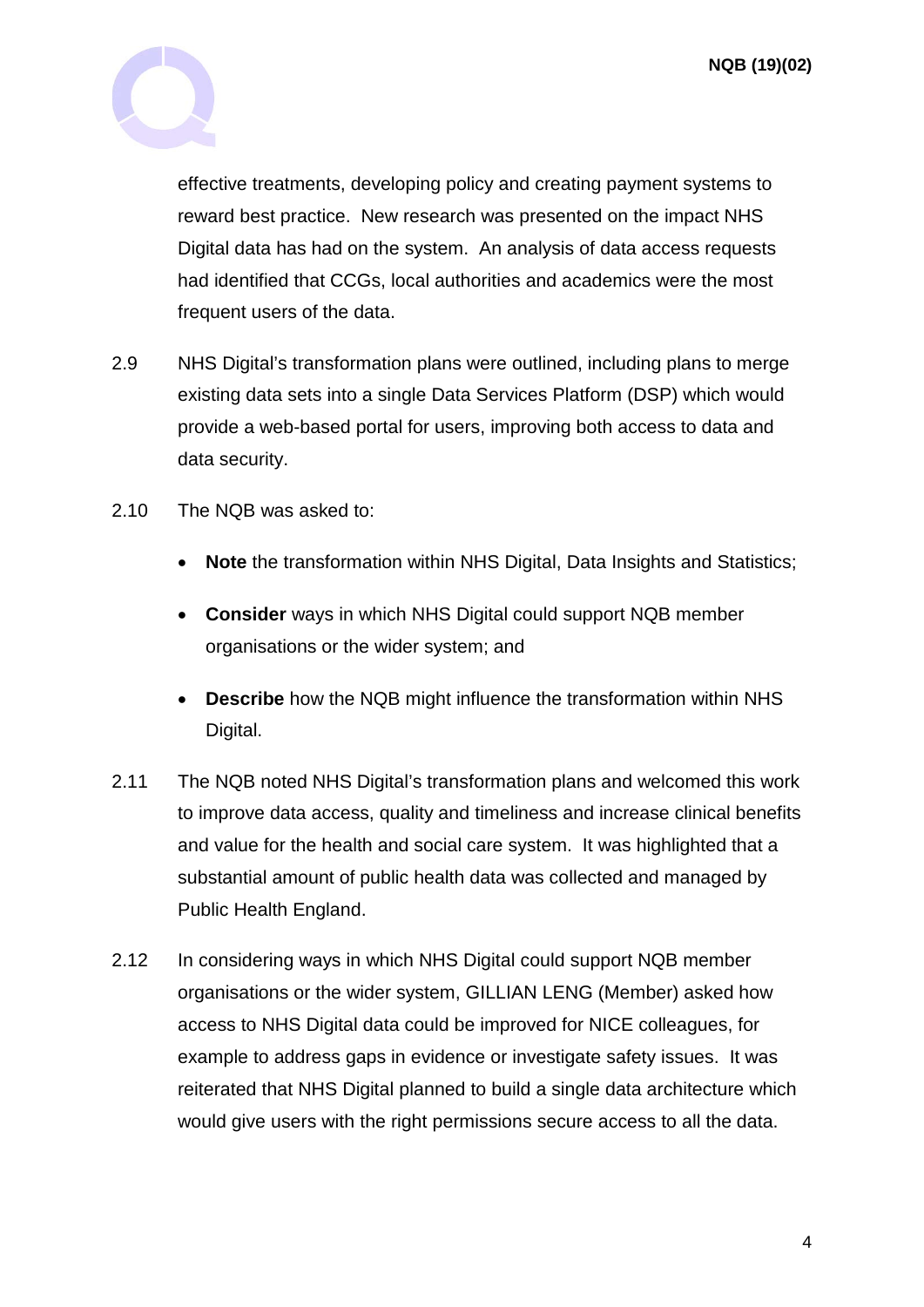

2.13 In describing how the NQB might influence the transformation within NHS Digital, discussions centred around how to improve the identification of early warning signs and how to ensure appropriate action as a result. The Paterson Inquiry, which was due to publish at the end of 2019, was referred to. It was agreed that improving the identification of and response to early warning signs should be brought to a future meeting for exploration.

### **3. NICE Pathways Pilot**

- 3.1 GILLIAN LENG (Member) introduced this item and associated paper (Paper 3). She outlined work underway on NICE Pathways which aimed to make NICE products more accessible and easier to use by altering their presentation and structure. The need for this work had been identified via stakeholder feedback over a number of years.
- 3.2 The vision was that all NICE products would be grouped into 'Pathways' reflecting the organisation and delivery of prevention, treatment and care. The 'Pathways' would enable links to be made across topics and within topics and would allow users to access underpinning evidence and practical support.
- 3.3 The challenges associated with 'Pathways' or algorithms were outlined as per the paper, as were the future aims of this work to transform how NICE operates for the benefit of patients and the public.
- 3.4 The NQB was asked to:
	- **Consider** the NICE Pathways Pilot, and **comment** on any relevant areas of work in other arms-length bodies that NICE should consider.
- 3.5 The NQB considered the NICE Pathways Pilot and recommended that work is focussed on social care, primary care and complex comorbidities.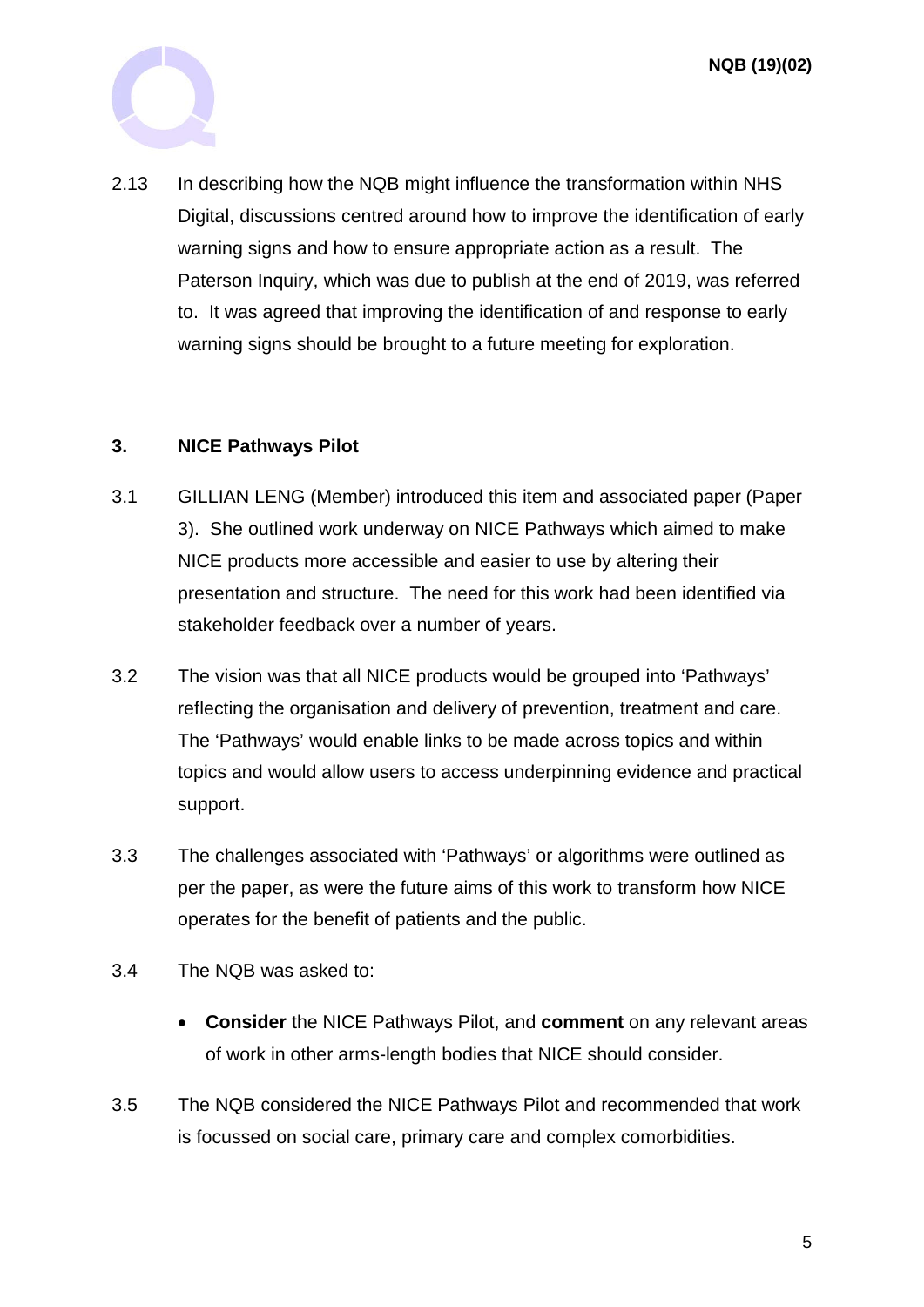

3.6 A member highlighted opportunities associated with the Clinical Practice Research Datalink (CPRD) which collects anonymised patient data from a network of GP practices across the UK and links these data to a range of other health related data to support retrospective and prospective public health and clinical studies.

# **4.** *THEME: PATIENT SAFETY*

#### **Redeveloping & Replacing the Serious Incident Framework**

- 4.1 LAUREN MOSLEY and DONNA FORSYTH (Guests) introduced this item and associated paper (Paper 4). The paper presented a fundamentally different approach to the management of patient safety incidents following an extensive engagement exercise on the 2015 Serious Incident Framework. The engagement feedback was outlined as per the paper.
- 4.2 The existing framework had given the impression of a relatively linear and rigid process with prescriptive thresholds for entry, and timeframes for specific phases which had been used as inappropriate markers of performance. The aim of the proposed new framework was to describe systems, processes, skills and behaviours for incident management as part of a broader system for learning and improvement.
- 4.3 Plans for implementation were outlined including the local setting of 12-18 month implementation timescales, the alignment of the new framework with the new Patient Safety Strategy under development and new NHS England and NHS Improvement regional patient safety functions, and the development of an investigation supplier procurement framework, expert regional leads and resources for boards.
- 4.4 The NQB was asked to: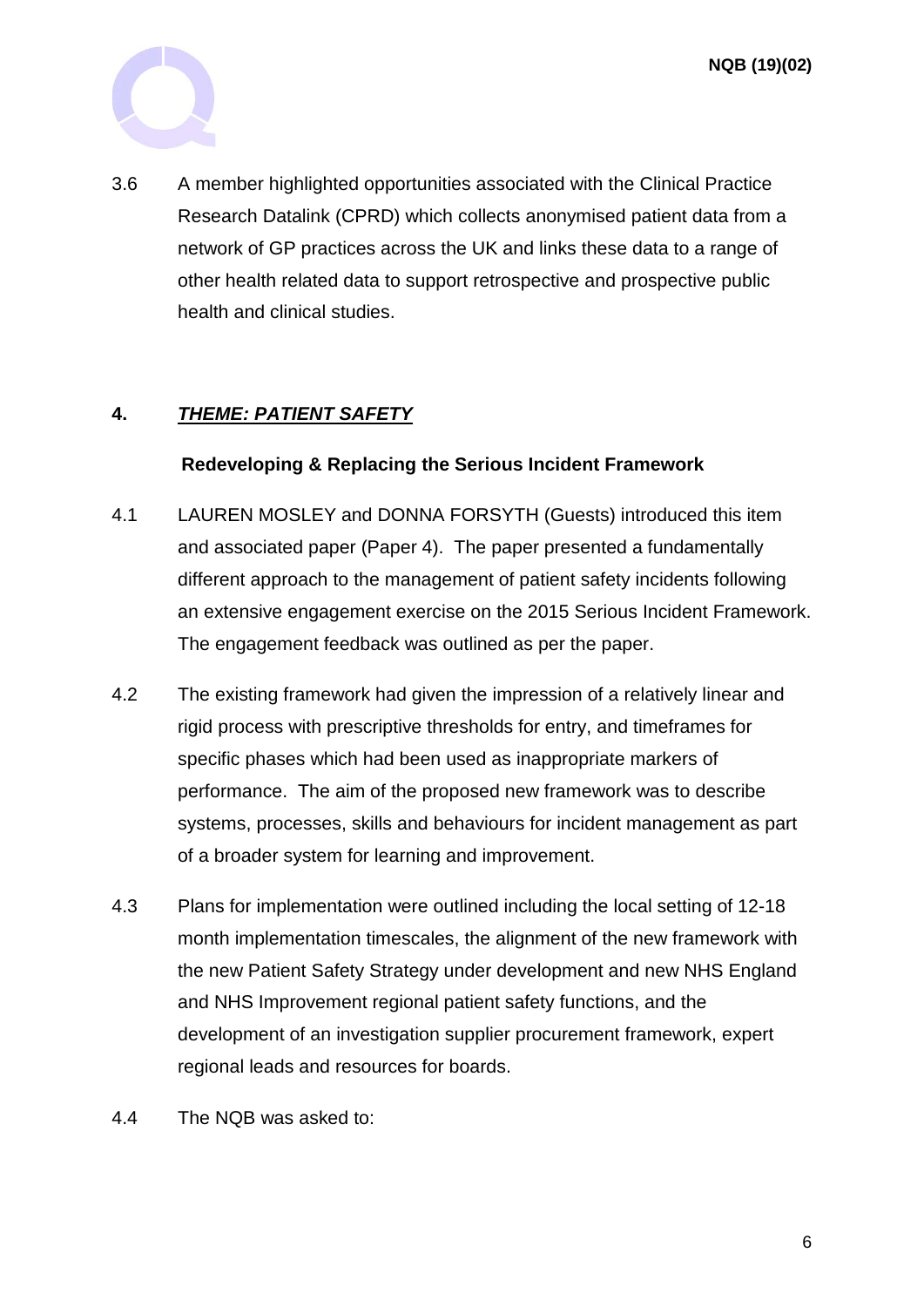

- **Note** feedback from the engagement exercise and how this had been used to inform the development of a new framework, and plans for implementation;
- **Provide** views on the ambition of the new framework and proposed changes, and timeframes within which these changes should be implemented; and
- **Confirm** areas where the NQB required further information or action to be taken.
- 4.5 The NQB noted the engagement feedback and commented that there was a clear rationale for the fundamental shift in approach. The plans for implementation and timeframes were noted.
- 4.6 Regarding the ambition of the new framework and proposed changes, the NQB broadly supported this, particularly the intention to provide guidance to support the coordination of cross-system incidents involving different sectors and/or settings.
- 4.7 In considering areas where the NQB required further information or action to be taken, the following points were raised:
	- a) The new framework should describe the role of Sustainability and Transformation Partnership (STP) and Integrated Care System (ICS) leadership in implementation.
	- b) The new framework should outline the interface between it and the public health incident management response process led by Public Health England.
	- c) Careful consideration should be given to any implications and unintended consequences of the proposal to shift responsibility for sign-off of investigations from commissioners to provider boards.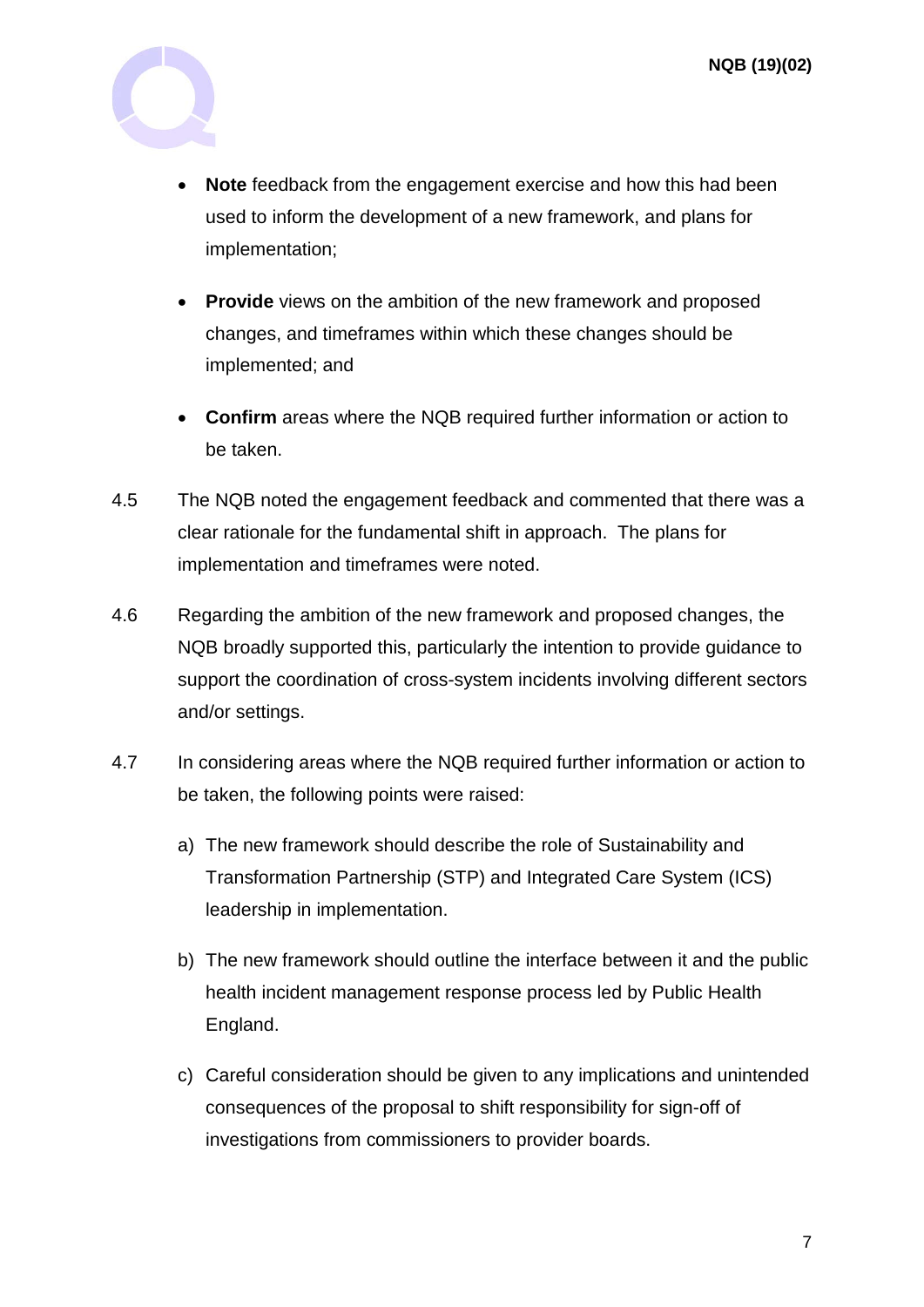

- d) Careful consideration should be given to the impact on patients, families and carers as well as the timeliness of implementing learning associated with the proposal to accommodate different timeframes for the completion of investigations. Appropriate and meaningful patient, family and carer involvement in and update on the investigation process would be crucial.
- e) It would be helpful to include case studies in the new framework to help bring it to life for staff, patients, families and carers.
- 4.8 Lauren and Donna thanked the NQB members for their comments which would be considered in the next stages of development of the new framework.
- 4.9 It was agreed that the NQB should be given sight of the new framework and an opportunity to make final comments prior to publication which was expected in the summer.

# **5.** *THEME: SYSTEM TRANSFORMATION*

# **a) Progress on Refresh of Developing People, Improving Care**

- 5.1 MICHAEL WATSON (Guest) introduced this item and associated paper (Paper 5). This paper updated the NQB on the approach to refreshing *Developing People – Improving Care*, the national framework for action on improvement and leadership development in NHS funded services.
- 5.2 The original framework had been published in December 2016 by the National Improvement and Leadership Development (NILD) Board which comprised thirteen organisations, including national bodies and member organisations representing providers, commissioners, social care and local government. The framework outlined the five 'conditions' needed for continuous improvement and the proposed actions for the bodies to achieve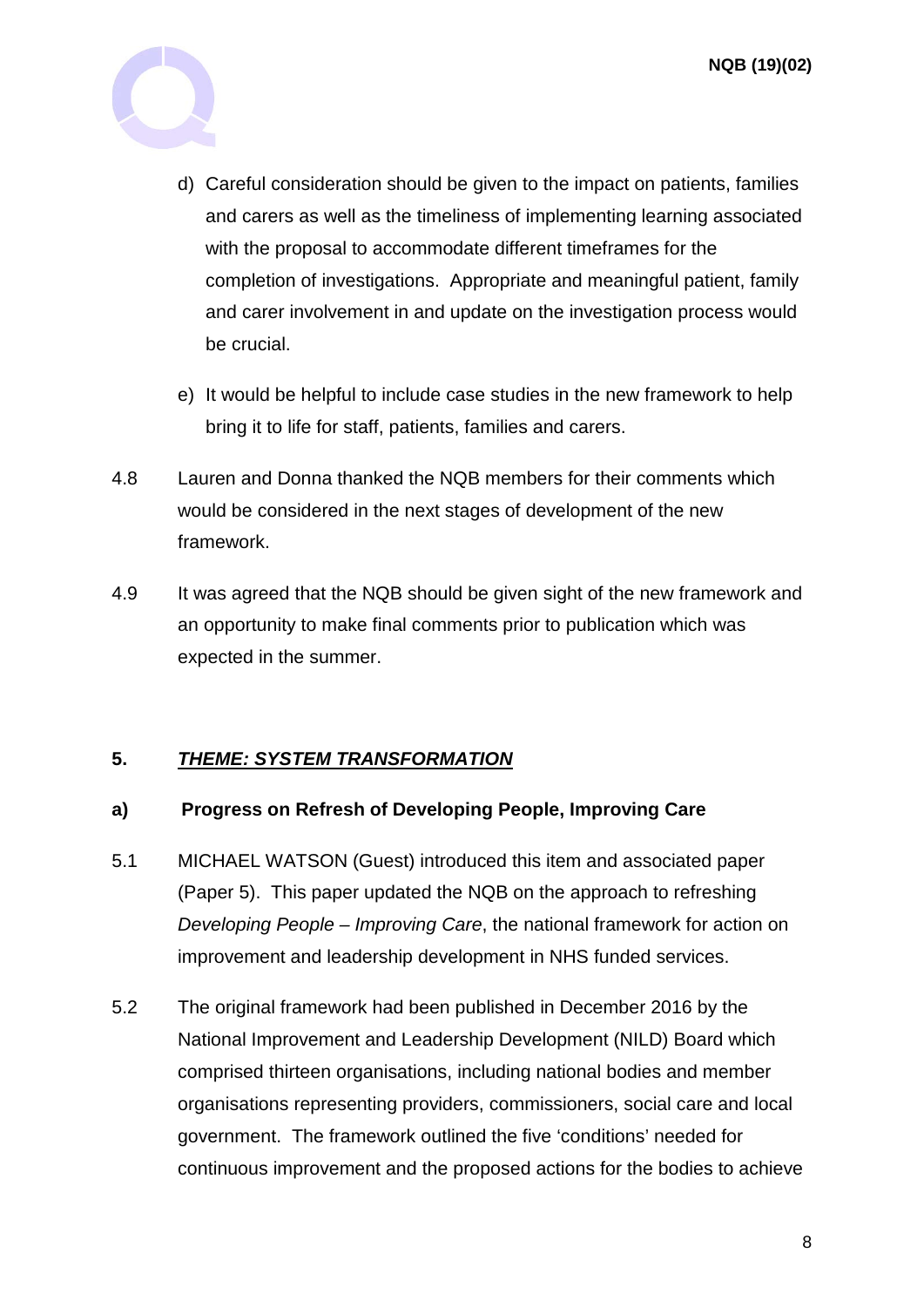

the conditions. In addition, it included three pledges from the bodies that would help create the right culture for and enable continuous improvement.

- 5.3 The refreshed framework would update the conditions and pledges based on feedback and to ensure alignment with the proposals outlined in the NHS Long Term Plan published in January 2019, including plans to develop a Workforce Implementation Plan. Publication of the refreshed framework was expected in the summer.
- 5.4 The NQB was asked to:
	- **Note** the current approach to refreshing *Developing People – Improving Care* and the timeline for publication; and
	- **Provide views** on the approach to future joint working between the NILD Board and the NQB.
- 5.5 The NQB noted the current approach to refreshing the framework and the timeline for publication which members felt was appropriate.
- 5.6 It was asked whether work on the refresh could be subsumed into development of the Workforce Implementation Plan. HUGH MCCAUGHEY (Member) responded that delivering the same message via the two routes would reinforce the message. The group undertaking the refresh would keep abreast of development of the Workforce Implementation Plan to ensure alignment.
- 5.7 In considering the approach to future joint working between the NILD Board and NQB it was agreed that the two secretariats should continue explore links on an ongoing basis.
- 5.8 It was agreed that the NQB should be given sight of the refreshed framework and an opportunity to make final comments prior to publication which was expected in the summer.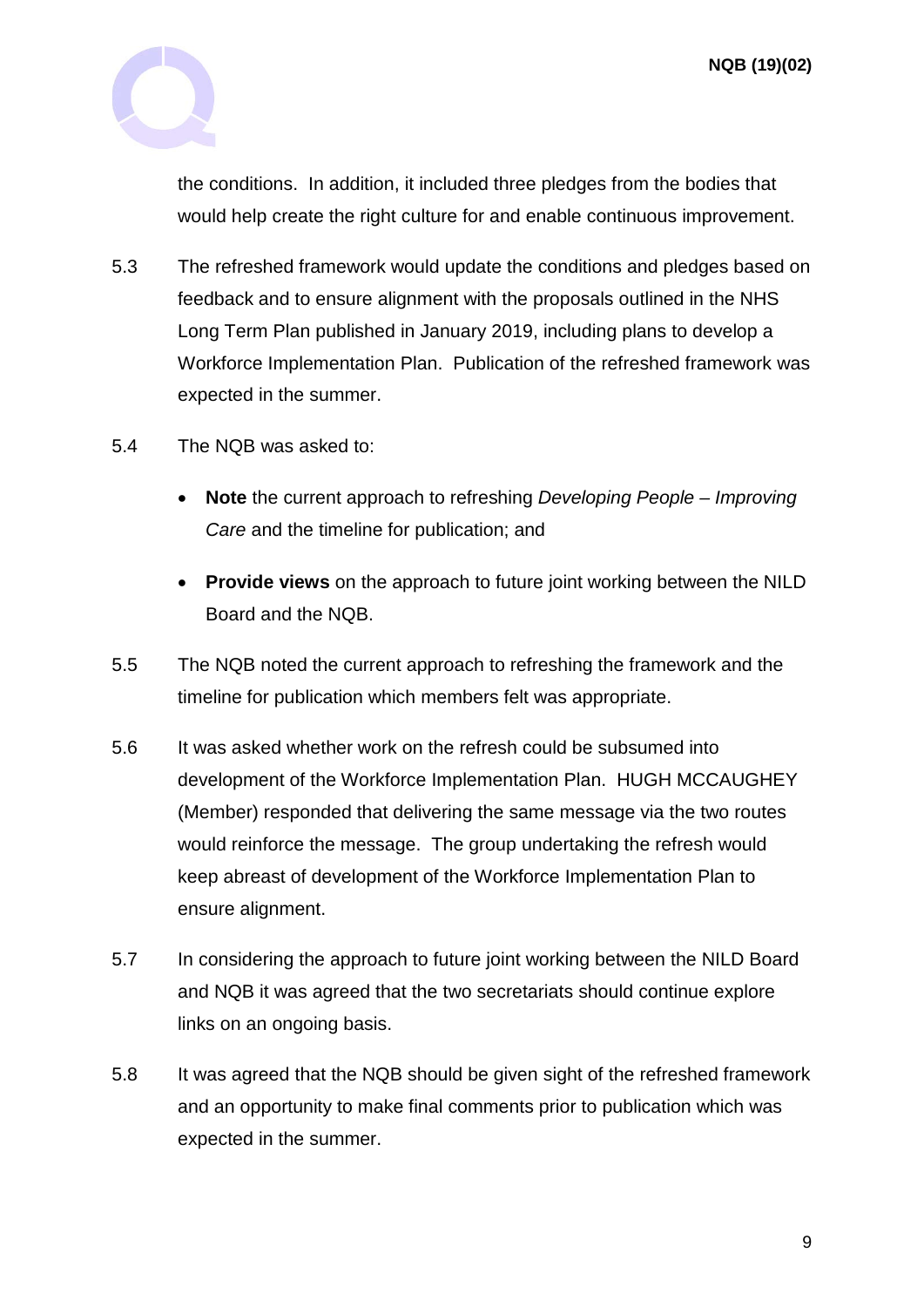

# **b) Proposal for Review of NQB Shared Commitment to Quality**

- 5.9 LAUREN HUGHES introduced this item and associated paper (Paper 6). The paper outlined a proposal for a review of the NQB S*hared Commitment to Quality*, the national framework signed up to by the NQB bodies which provided a shared definition of quality and outlined the seven steps the bodies agreed to take to maintain and improve quality within the NHS.
- 5.10 The original framework, published in December 2016, had helped the NQB bodies align around a single shared vision of success and provided a structure to date for national and strategic cross-system work on quality. However, since its publication there had been a number of important developments, notably the move towards integrated care, publication of three aligned quality frameworks, publication of the NHS Long Term Plan and cross-system work on quality improvement and leadership development.
- 5.11 A review of the framework was now proposed in order to reflect these developments and other work in the pipeline to ensure the framework remained up-to-date and fit-for-purpose in the new landscape. A key aspect of the review would be to consider how the framework could be revised to enable its translation at local level.
- 5.12 The NQB was asked to:
	- **Note** the developments that had taken place since publication of the NQB *Shared Commitment to Quality* in December 2016;
	- **Consider** the proposal for a review to ensure it remained up-to-date and fit-for-purpose in the new landscape, and enable its translation at local level; and
	- Advise on the approach that should be taken to the review, if agreed.